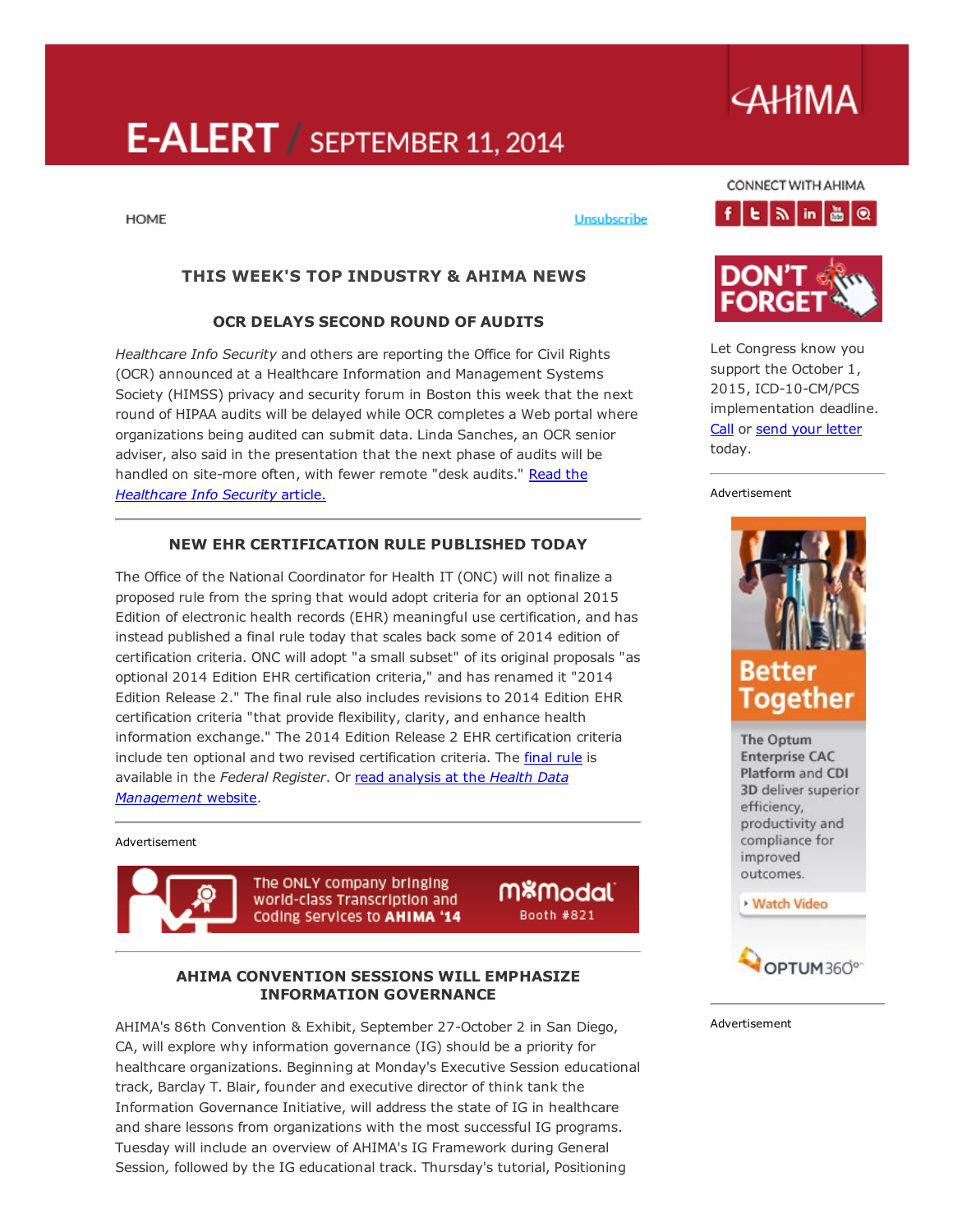Your Organization for Successful Information Governance, will help you assess organizational readiness and find ideas on where to start.

Look for select session previews at the *Journal of AHIMA* [website](http://journal.ahima.org/) starting September 17. You can also register for [Convention](http://www.ahima.org/convention) or browse the schedule at AHIMA's website.

## INVITATION TO PARTICIPATE IN AHIMA WORKFORCE STUDY

AHIMA's has opened a new workforce study, "HIM Without Walls," to the industry public, including information and informatics management (HIIM) professionals, educators, and employers, in an effort to help to validate information uncovered in the initial stages of research. The study, which kicked off earlier this summer, aims to determine the future knowledge and skills needed by HIIM professionals in 10 to 20 years. The study will be used to help ensure AHIMA and its members stay on track and continue to move into the jobs of the near future.

[Participate](https://ahimastudy.questionpro.com/) in the study. Or learn more at the *[Journal](http://journal.ahima.org/2014/09/09/ahima-expands-workforce-study-calls-on-industry-to-participate/) of AHIMA* website.

### TAKE PART IN NATIONAL HEALTH IT WEEK, SEPTEMBER 15-19

AHIMA will participate in the ninth annual National Health Information Technology (IT) Week, September 15-19, an opportunity for healthcare stakeholders to rally around the benefits health IT brings to US healthcare. AHIMA is participating by focusing on information governance (IG) as a path to the best use of health IT.

Tuesday, September 16 at noon CT, AHIMA will offer a free webinar, Results of the First Benchmarking Survey on Information Governance in Healthcare, on findings from AHIMA's [benchmarking](http://research.zarca.com/survey.aspx?k=SsURPPsUPQsPsPsP&lang=0&data=) survey on the state of IG practices in healthcare, key recommendations, and details on AHIMA's IG work plan. [Register](https://cc.readytalk.com/r/v5zq8iiglw2x&eom) for the webinar or learn more [about](http://www.ahima.org/topics/infogovernance) IG.

You can also learn more about [National](http://www.healthitweek.org/) Health IT Week.

## GET INVOLVED



### **GET ICD-10 TALKING POINTS**

Register for **ICD-10 Talking Points for Legislators &** Staff, [September](https://ahima.webex.com/ahima/j.php?ED=304893317&RG=1&UID=0&RT=MiMxMQ%3D%3D) 17 at noon ET, a free webinar by AHIMA's Policy and Government Relations office in Washington, DC. Learn how to construct a dialogue and talking points to discuss ICD-10 with legislators and their staff.





David Muntz, CHCIO, FCHIME, LCHIME, FHIMSS, previously served as the **Office of** the National Coordinator for Health IT (ONC)'s first principal deputy director, from 2012-2013, and is now AHIMA's first Board of Directors advisor.

Learn more about David Muntz at the *Journal of AHIMA* [website.](http://journal.ahima.org/2014/08/28/qa-with-david-muntz-ahimas-first-board-of-directors-adviser/)



Visit AHIMA's Engage Online [Communities](http://engage.ahima.org/) for discussions and content on topics important to HIM professionals. Have a membership-related

DOWNLOAD THE ENGAGE MOBILE APP LAST CHANCE TO WIN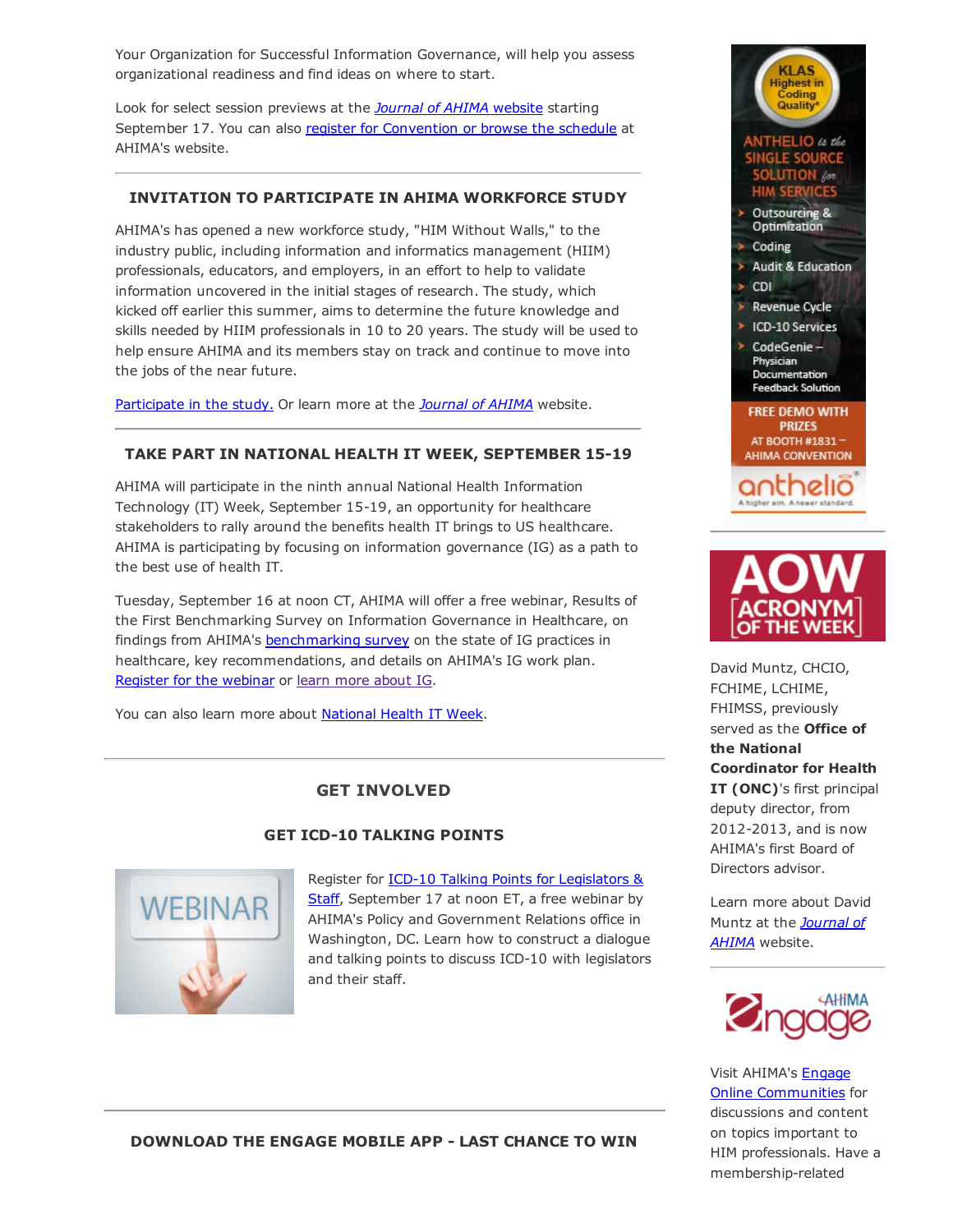

Have you downloaded AHIMA's free Engage app to your phone or mobile device? Save time and fuss when you connect with your colleagues on AHIMA's Engage Online Community. To sweeten the deal, download by scanning the QR code at left, or visit *[iTunes](https://itunes.apple.com/us/app/ahima-engage/id795420301?mt=8)* or the **[Google](https://play.google.com/store/apps/details?id=net.rd.android.membercentric.ahima) Play** store for the chance to win a gift card. Don't wait—this contest ends today.

## CONVENTION APP NOW AVAILABLE TO REGISTERED ATTENDEES



Already registered for Convention? Download the [Convention](http://ddut.ch/ahimacon14) app with your mobile device before September 26 and be entered into a contest for the chance to win a gift card. After download, enter the email address you used to register for Convention and password AHIMA14 to complete setup. Find full [instructions](http://www.ahima.org/convention/geninfo?tabid=online) at our website under "Convention App."

During Convention, be sure to stop by the Appy Hour event on Monday, September 29, 3-4 p.m., in the AHIMA Booth. If you have an AHIMA app on your device or download one during the event, you will be entered to win a new iPad Mini.

## ARE YOU ATTENDING STUDENT ACADEMY?



Students attending Convention get free access to the can't-miss Student Academy on Sunday, September 28 from 10 a.m.-3 p.m. Learn about certifications and advancing your education, hear career advice from seasoned professionals, and discover all the HIM profession has to offer. RSVP to [jessica.heraty@ahima.org](mailto:jessica.heraty@AHIMA.org).

#### JOIN US AT THE VOLUNTEER OPPORTUNITY SESSION



If you are attending **AHIMA's Annual [Convention](http://www.ahima.org/convention)** and Exhibit in San Diego, CA, plan to join us Tuesday, September 30, from 3:15-4:15 p.m., for the Volunteer Opportunity Session. Get an introduction to the appointed and elected opportunities available at the national level, submit a nomination form, meet current and former Board members, and more.

question? Visit the AHIMA [Membership](http://engage.ahima.org/communities/viewcommunities/groupdetails/?CommunityKey=93941d81-3fb0-4301-8fd0-81f6bce5889d) and Business community.

## NEW JOBS ON **CARFFR** ASSIST: JOB BANK

[Manager](http://careerassist.ahima.org/jobseeker/job/19075749/) of Coding Nashville, TN

HIM Systems and Regulatory [Operations](http://careerassist.ahima.org/jobseeker/job/19075827/) **Manager** Nashville, TN

Medical Coding [Specialist](http://careerassist.ahima.org/jobseeker/job/8999946/) Linthicum, MD

[Outpatient](http://careerassist.ahima.org/jobseeker/job/19992733/) Remote Coder Northern Minnesota

**[Coder](http://careerassist.ahima.org/jobseeker/job/19986593/)** Philadelphia, PA

View [more](http://careerassist.ahima.org/home/home.cfm?site_id=681) available positions.



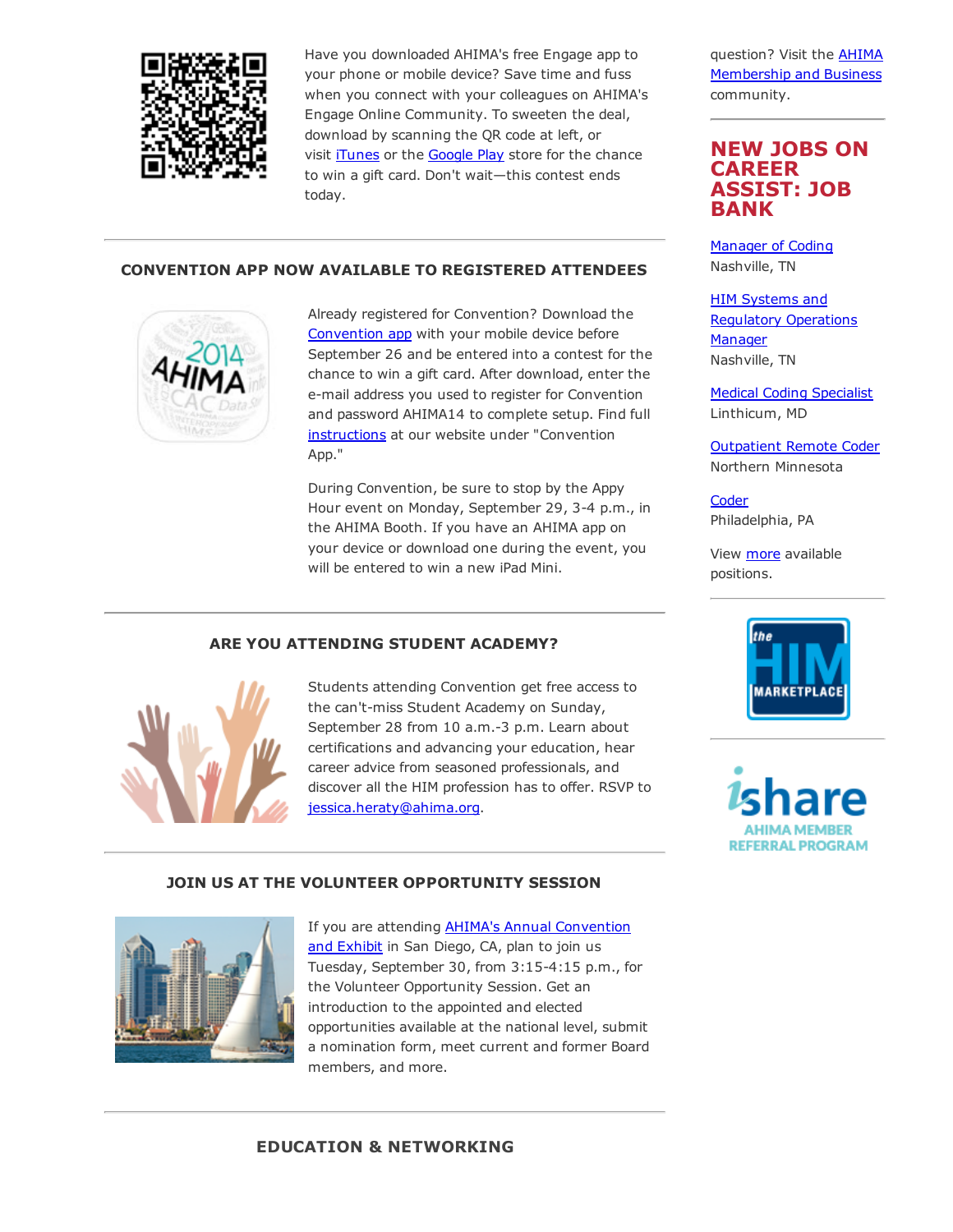#### CONFERENCES AND EVENTS



Annual Clinical Coding [Meeting](http://www.ahima.org/events/2014Sept-clinicalcoding) September 27-28 San Diego, CA *Register now and save \$200*

Haven't registered? What are you waiting for? Don't miss this chance to join fellow coding industry professionals for important industry updates, valuable education and training, cutting edge speakers, and great networking opportunities. Topics include CDI, compliance risks, ICD-10 readiness, EHRs and more. When the meeting is over, hit the beach or further your education and training at AHIMA's 86th [Convention](http://www.ahima.org/convention) and Exhibit, September 27-October 2.

#### AHIMA Academy for ICD-10-CM/PCS

[November](http://www.ahima.org/events/2014nov-icd10academy-chi) 17-19 Chicago, IL

[December](http://www.ahima.org/events/2014Dec-icd10academy-Vegas) 1-3 Las Vegas, NV

[December](http://www.ahima.org/events/2014dec-icd10academy-orlando) 2-4 Orlando, FL

AHIMA Academy for ICD-10-CM **Only** 

[November](http://www.ahima.org/events/2014Nov-CMacademy-chi) 17-18 Chicago, IL



*Webinars start at 1 p.m. ET and last 60 minutes.*

## September 23

Keeping Compliant: HIPAA, the Omnibus Rule, and Data Privacy, [Confidentiality,](https://www.ahimastore.org/ProductDetailAudioSeminars.aspx?ProductID=17280&MXCode=MX9112) and Security

## FROM AHIMA PRESS



**[Introduction](https://www.ahimastore.org/ProductDetailBooks.aspx?ProductID=15302&MXCode=MX9112)** to Health **Information** Privacy and **Security** 

By Laurie A. Rinehart-Thompson, JD, RHIA, CHP, FAHIMA

This text provides an overview of health information privacy and security, outlining the requirements of the HIPAA Privacy and Security Rules, as well as other laws and organizations that regulate health information. It outlines the basic concepts related to HIPAA, and it introduces themes such as threat identification, data security mechanisms, and business continuity.

Use coupon code SEPBOM14 during the month of September and save 15 percent.

(Also available as an e-book)

PRICE: \$79.95 MEMBER PRICE: \$64.95 PRODUCT NUMBER: AB109912

### **75 PERCENT OFF 2014 ICD-10** CODE BOOKS